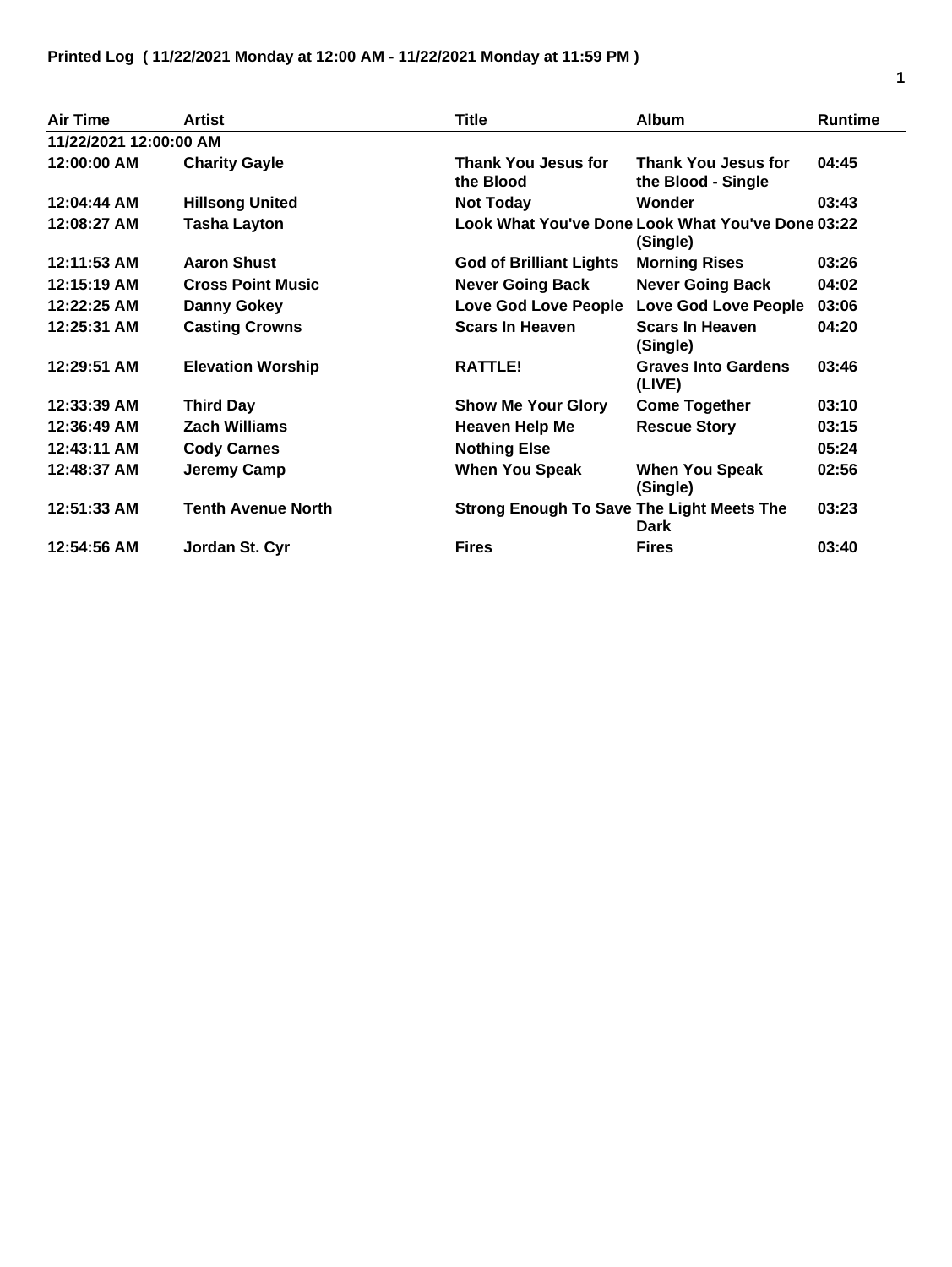| <b>Air Time</b>       | <b>Artist</b>                  | Title                              | <b>Album</b>                                                   | <b>Runtime</b> |
|-----------------------|--------------------------------|------------------------------------|----------------------------------------------------------------|----------------|
| 11/22/2021 1:00:00 AM |                                |                                    |                                                                |                |
| $1:00:00$ AM          | <b>Maverick City Music</b>     | <b>Promises</b>                    | <b>Promises (Single)</b>                                       | 04:03          |
| 1:04:02 AM            | <b>Passion</b>                 | <b>Behold The Lamb</b>             | <b>Follow You Anywhere</b><br>(Live At Passion City<br>Church) | 04:52          |
| 1:08:54 AM            | <b>Rhett Walker</b>            | <b>Gospel Song</b>                 | <b>Gospel Song - Single</b>                                    | 03:12          |
| 1:12:10 AM            | <b>MercyMe</b>                 | <b>Word Of God Speak</b>           | <b>Spoken For</b>                                              | 02:59          |
| 1:15:10 AM            | <b>Jonathan Traylor</b>        | <b>The Table</b>                   | I'm Here For You                                               | 04:13          |
| $1:22:26$ AM          | <b>We Are Messengers</b>       | <b>Come What May</b>               | <b>Come What May</b><br>(Single)                               | 03:18          |
| $1:25:45$ AM          | <b>Hillsong Young And Free</b> | <b>Lord Send Revival</b>           | <b>Lord Send Revival</b>                                       | 04:15          |
| 1:30:00 AM            | <b>David Crowder</b>           | <b>Good God Almighty</b>           | <b>Milk and Honey</b>                                          | 03:15          |
| $1:33:17$ AM          | <b>Chris Tomlin</b>            | Your Grace Is Enough               | Arriving                                                       | 04:04          |
| $1:37:21$ AM          | <b>Sanctus Real</b>            | My God Is Still The<br><b>Same</b> | My God Is Still The<br>Same (Single)                           | 03:20          |
| $1:43:48$ AM          | <b>Elevation Worship</b>       | <b>See A Victory</b>               | At Midnight - EP                                               | 06:03          |
| 1:49:54 AM            | <b>Andrew Ripp</b>             | <b>Rejoice</b>                     | Evergreen                                                      | 03:32          |
| 1:53:26 AM            | Jeremy Camp                    | Overcome                           | We Cry Out - The<br><b>Worship Project</b>                     | 04:24          |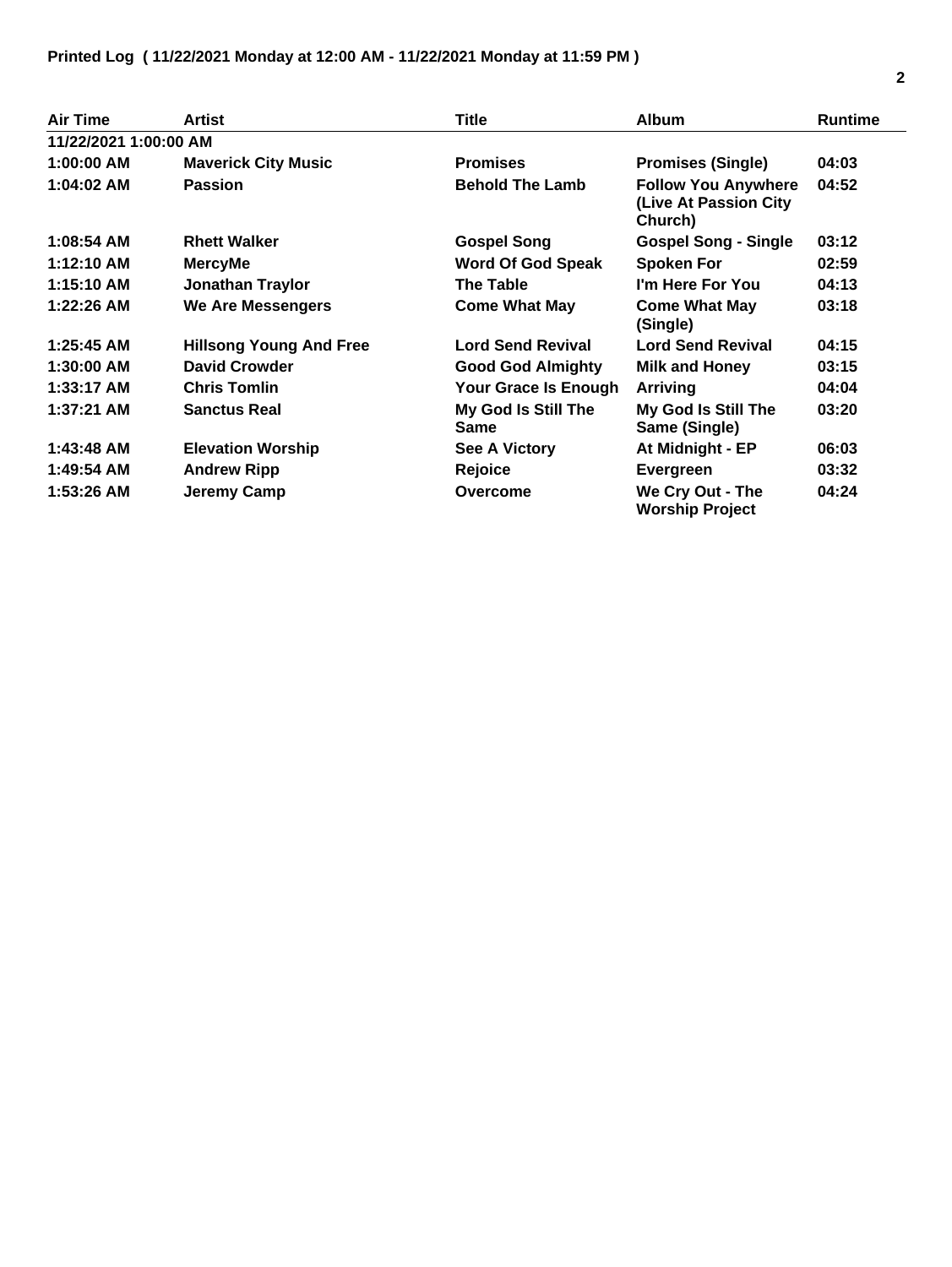| <b>Air Time</b>       | Artist                           | <b>Title</b>                 | <b>Album</b>                                   | <b>Runtime</b> |
|-----------------------|----------------------------------|------------------------------|------------------------------------------------|----------------|
| 11/22/2021 2:00:00 AM |                                  |                              |                                                |                |
| $2:00:00$ AM          | <b>Bryan &amp; Katie Torwalt</b> | <b>Miracle In The Works</b>  | <b>Miracle In The Works -</b><br><b>Single</b> | 04:59          |
| $2:04:58$ AM          | <b>Thrive Worship</b>            | <b>A Thousand More</b>       | <b>A Thousand More</b>                         | 04:00          |
| $2:08:58$ AM          | <b>Danny Gokey</b>               | <b>Stand In Faith</b>        | <b>Stand in Faith (EP)</b>                     | 03:16          |
| $2:12:16$ AM          | <b>Francesca Battistelli</b>     | If We're Honest              | If We're Honest                                | 03:03          |
| $2:15:18$ AM          | <b>Hillsong United</b>           | <b>Know You Will</b>         | Know You Will (Single)                         | 03:24          |
| $2:21:48$ AM          | <b>The Worship Coalition</b>     | Good                         | <b>Enough for Me</b>                           | 03:54          |
| $2:25:43$ AM          | <b>Anne Wilson</b>               | My Jesus                     | My Jesus (EP)                                  | 03:35          |
| $2:29:17$ AM          | The Belonging Co.                | <b>Jesus Over Everything</b> | See The Light (Live)                           | 05:05          |
| 2:34:26 AM            | For King & Country               | O God Forgive Us             | Run Wild. Live Free.<br><b>Love Strong</b>     | 03:18          |
| $2:37:44$ AM          | <b>Mac Powell</b>                | <b>River Of Life</b>         | <b>River of Life - Single</b>                  | 02:46          |
| 2:43:37 AM            | <b>Aaron Shust</b>               | <b>Resurrecting</b>          | <b>Resurrecting</b>                            | 03:29          |
| $2:47:07$ AM          | <b>Phil Wickham</b>              | <b>House Of The Lord</b>     | <b>House of the Lord</b><br>(Single)           | 04:11          |
| $2:51:18$ AM          | <b>Steven Curtis Chapman</b>     | <b>We Fall Down</b>          | <b>WOW Worship: Red</b>                        | 04:14          |
| 2:55:32 AM            | I Am They                        | <b>Faithful God</b>          | <b>Faithful God</b>                            | 03:20          |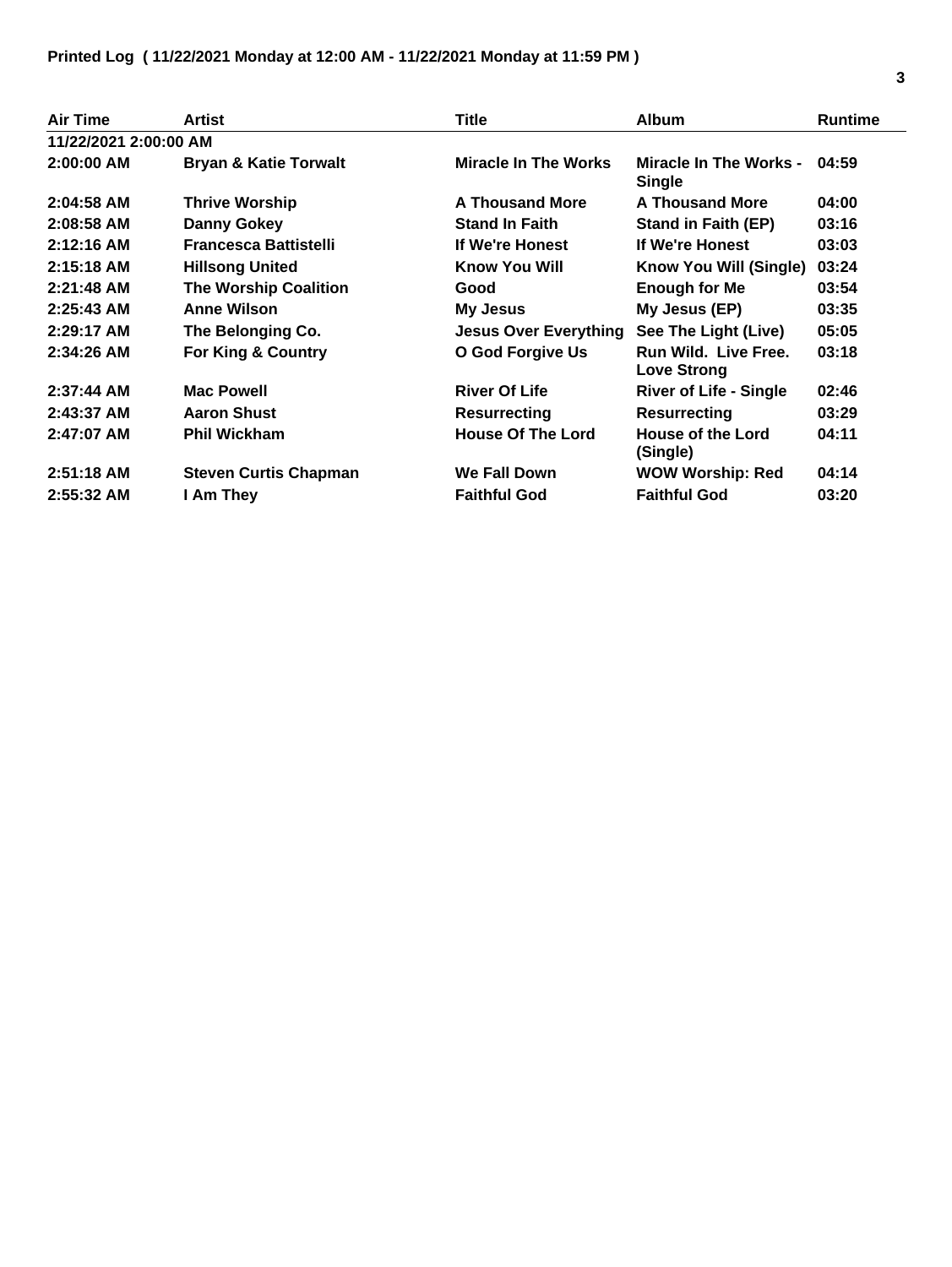| <b>Air Time</b>       | <b>Artist</b>          | Title                                                         | <b>Album</b>                                   | <b>Runtime</b> |  |
|-----------------------|------------------------|---------------------------------------------------------------|------------------------------------------------|----------------|--|
| 11/22/2021 3:00:00 AM |                        |                                                               |                                                |                |  |
| $3:00:00$ AM          | Tasha Layton           | Look What You've Done Look What You've Done 03:22<br>(Single) |                                                |                |  |
| $3:03:22$ AM          | <b>Mack Brock</b>      | <b>Greater Things</b>                                         | <b>Greater Things</b>                          | 03:26          |  |
| $3:06:48$ AM          | <b>Big Daddy Weave</b> | <b>All Things New</b>                                         | All Things New - Single 04:03                  |                |  |
| $3:10:53$ AM          | <b>Laura Story</b>     | <b>What A Savior</b>                                          | <b>Blessings</b>                               | 03:32          |  |
| $3:14:25$ AM          | <b>Chris McClarney</b> | <b>Speak To The</b><br><b>Mountains</b>                       | Speak to the Mountain - 04:54<br><b>Single</b> |                |  |
| $3:22:26$ AM          | <b>Casting Crowns</b>  | <b>Scars In Heaven</b>                                        | <b>Scars In Heaven</b><br>(Single)             | 04:20          |  |
| $3:26:45$ AM          | <b>Passion</b>         | <b>Worthy Of Your Name</b>                                    | <b>Worthy Of Your Name</b>                     | 03:58          |  |
| $3:30:43$ AM          | <b>Hope Darst</b>      | <b>Promise Keeper</b>                                         | <b>Peace Be Still</b>                          | 03:37          |  |
| $3:34:24$ AM          | <b>Unspoken</b>        | <b>Start A Fire</b>                                           | <b>Unspoken</b>                                | 03:02          |  |
| $3:37:26$ AM          | <b>Jeremy Camp</b>     | <b>When You Speak</b>                                         | <b>When You Speak</b><br>(Single)              | 02:56          |  |
| $3:43:28$ AM          | <b>Pat Barrett</b>     | <b>Better</b>                                                 | <b>Pat Barrett</b>                             | 04:47          |  |
| $3:48:18$ AM          | <b>David Crowder</b>   | In The House                                                  | Milk & Honey                                   | 02:54          |  |
| $3:51:12$ AM          | <b>Matt Redman</b>     | <b>The Wonderful Cross</b>                                    | <b>How Great is our God</b>                    | 06:49          |  |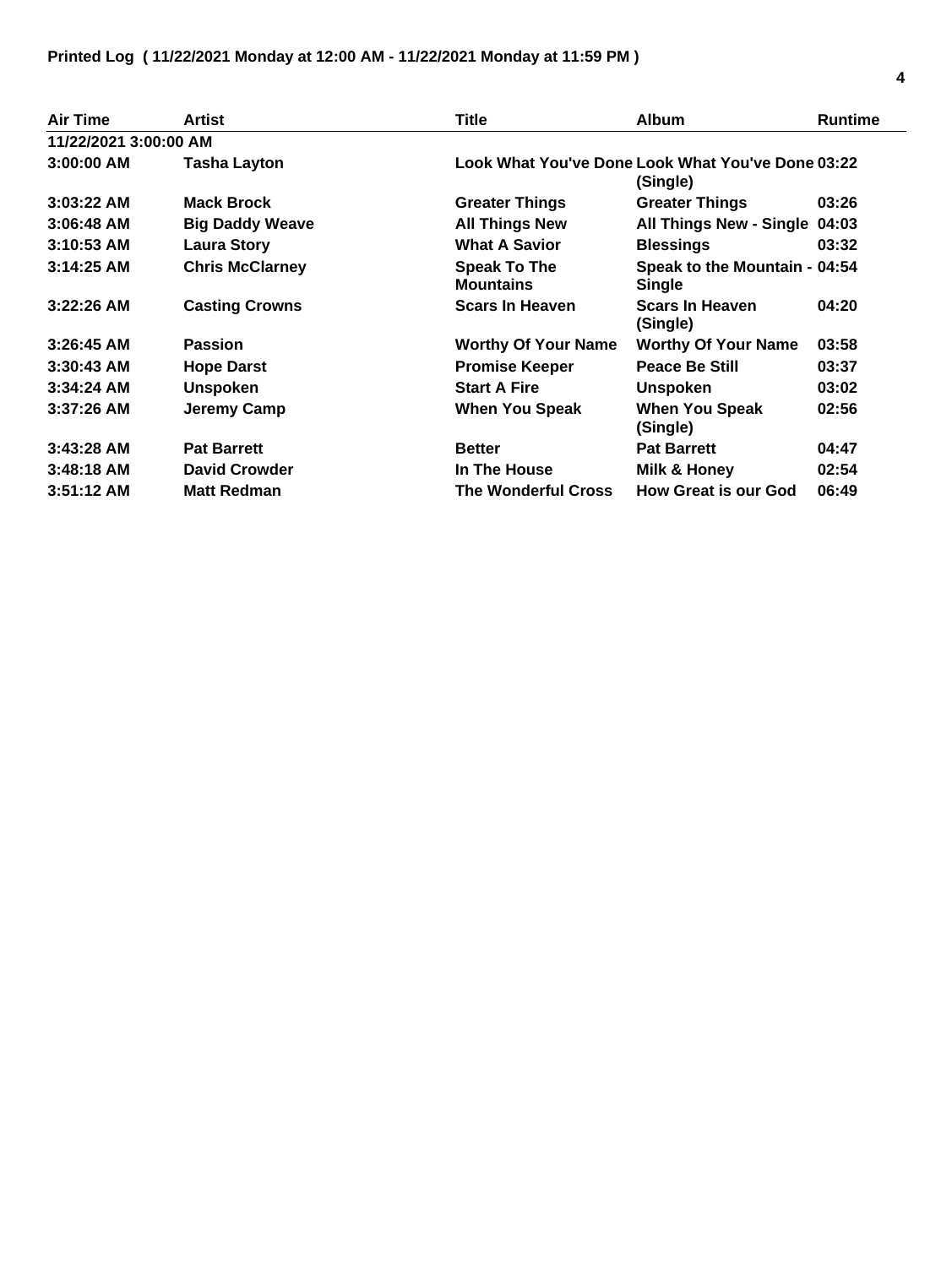| <b>Air Time</b>       | Artist                     | Title                                           | <b>Album</b>                                         | <b>Runtime</b> |
|-----------------------|----------------------------|-------------------------------------------------|------------------------------------------------------|----------------|
| 11/22/2021 4:00:00 AM |                            |                                                 |                                                      |                |
| 4:00:00 AM            | Danny Gokey                | <b>New Day</b>                                  | <b>Haven't Seen It Yet</b>                           | 03:26          |
| 4:03:26 AM            | Gateway                    | <b>Open The Heavens</b>                         | <b>Monuments</b>                                     | 03:28          |
| 4:06:54 AM            | <b>Maverick City Music</b> | <b>Promises</b>                                 | <b>Promises (Single)</b>                             | 04:03          |
| 4:11:00 AM            | <b>Elevation Worship</b>   | Unstoppable God                                 | <b>Wake Up The Wonder</b>                            | 03:34          |
| 4:14:34 AM            | <b>Shane &amp; Shane</b>   | <b>Psalm 90 (Satisfy Us)</b><br>with Your Love) | Psalms, Hymns, and<br><b>Spiritual Songs, Vol. 1</b> | 05:09          |
| $4:22:49$ AM          | <b>Phil Wickham</b>        | <b>Living Hope</b>                              | <b>Living Hope</b>                                   | 03:37          |
| 4:26:26 AM            | We Are Messengers          | <b>Come What May</b>                            | <b>Come What May</b><br>(Single)                     | 03:18          |
| 4:29:44 AM            | <b>Andrew Ripp</b>         | Jericho                                         | Jericho - Single                                     | 03:20          |
| 4:33:08 AM            | Kari Jobe                  | <b>I Am Not Alone</b>                           | <b>Majestic</b>                                      | 03:49          |
| 4:36:57 AM            | <b>Chris Tomlin</b>        | I See You                                       | I See You (Single)                                   | 03:42          |
| 4:43:46 AM            | Chris Renzema              | <b>Springtime</b>                               | <b>Springtime</b>                                    | 04:06          |
| 4:47:55 AM            | <b>Sanctus Real</b>        | My God Is Still The<br>Same                     | My God Is Still The<br>Same (Single)                 | 03:20          |
| 4:51:15 AM            | <b>One Sonic Society</b>   | <b>Never Once</b>                               | <b>Never Once</b>                                    | 03:56          |
| 4:55:11 AM            | <b>Austin French</b>       | <b>Wake Up Sleeper</b>                          | <b>Wake Up Sleeper</b>                               | 02:44          |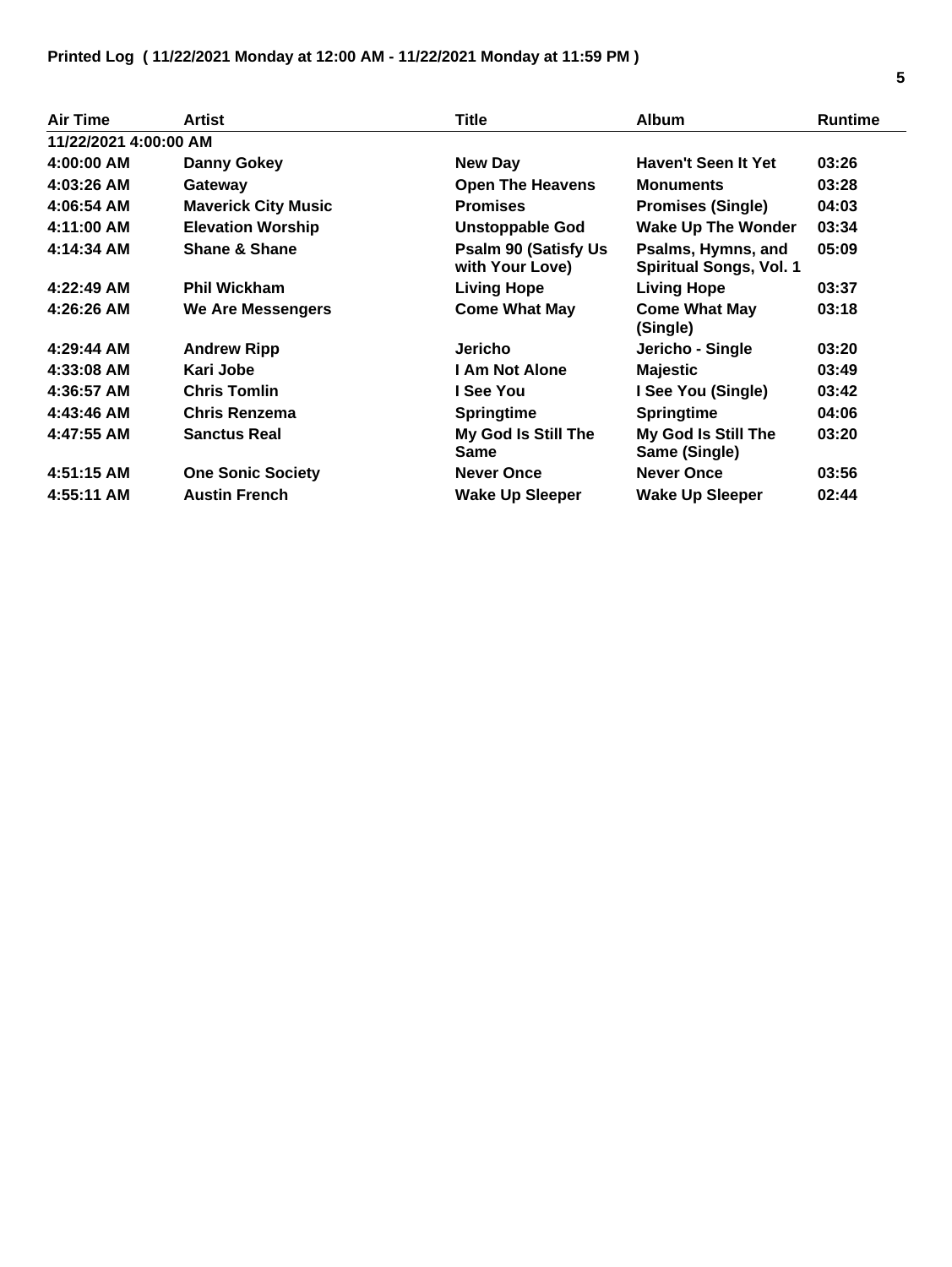| <b>Air Time</b>        | Artist | Title                   | <b>Album</b> | Runtime |
|------------------------|--------|-------------------------|--------------|---------|
| 11/22/2021 12:00:00 PM |        |                         |              |         |
| 12:00:00 PM            |        | <b>EQUIPPED MON Seg</b> |              | 10:30   |
|                        |        | 01 11-15-2021           |              |         |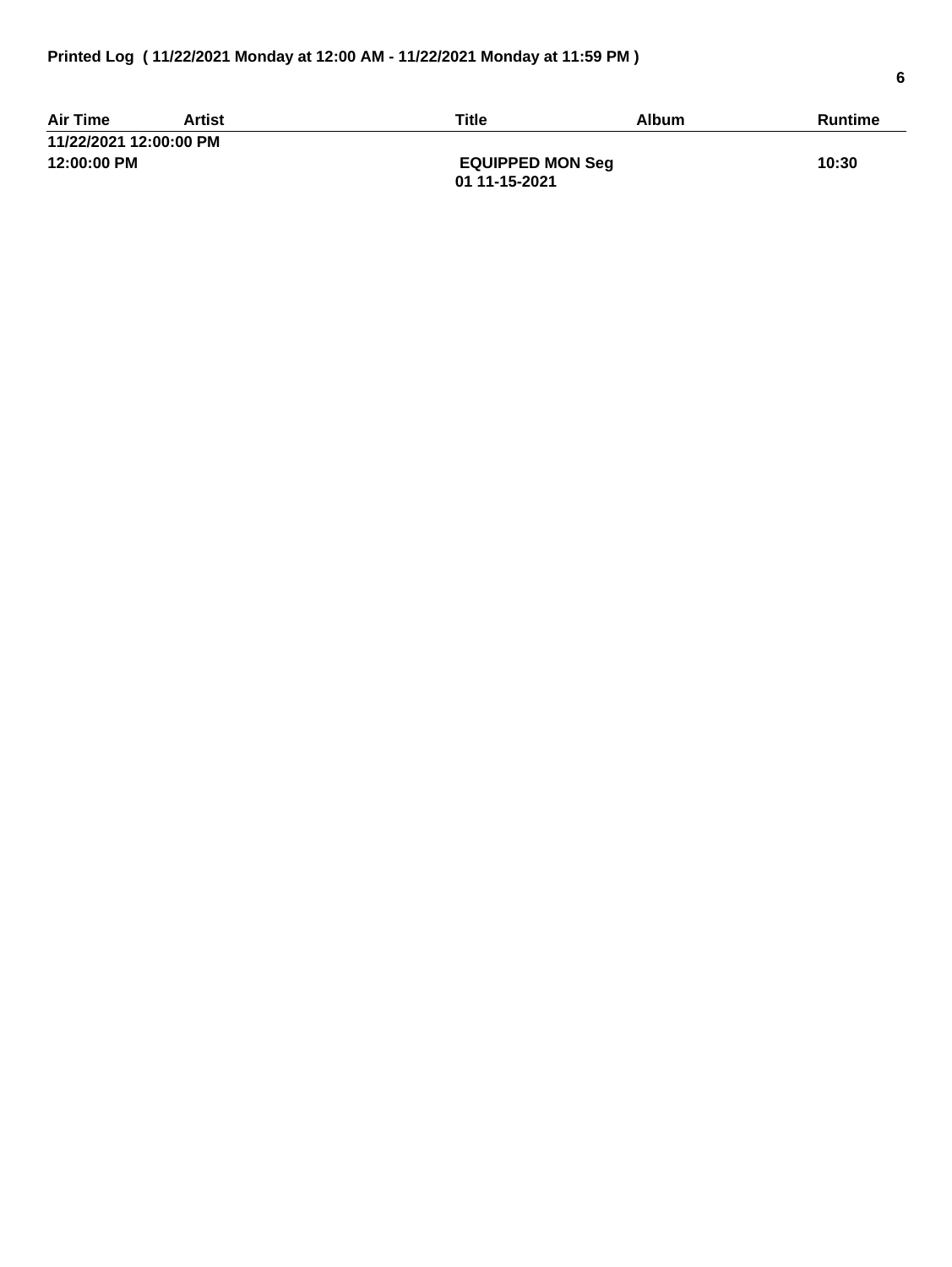## **Printed Log ( 11/22/2021 Monday at 12:00 AM - 11/22/2021 Monday at 11:59 PM )**

| Air Time              | Artist                     | <b>Title</b>                              | <b>Album</b>                       | <b>Runtime</b> |
|-----------------------|----------------------------|-------------------------------------------|------------------------------------|----------------|
| 11/22/2021 8:00:00 PM |                            |                                           |                                    |                |
| $8:00:00$ PM          | <b>Kutless</b>             | <b>King Of My Heart</b>                   | King Of My Heart                   | 03:57          |
| 8:03:57 PM            | <b>Casting Crowns</b>      | <b>Scars In Heaven</b>                    | <b>Scars In Heaven</b><br>(Single) | 04:20          |
| 8:08:17 PM            | <b>MercyMe</b>             | Say I Won't                               | Say I Won't                        | 03:59          |
| 8:14:15 PM            | <b>Elevation Worship</b>   | <b>See A Victory</b>                      | At Midnight - EP                   | 06:03          |
| 8:20:18 PM            | <b>Zach Williams</b>       | <b>Heaven Help Me</b>                     | <b>Rescue Story</b>                | 03:15          |
| $8:23:33$ PM          | Jeremy Camp                | <b>When You Speak</b>                     | <b>When You Speak</b><br>(Single)  | 02:56          |
| 8:30:59 PM            | <b>Andrew Ripp</b>         | Jericho                                   | Jericho - Single                   | 03:20          |
| 8:34:19 PM            | <b>Maverick City Music</b> | <b>Promises</b>                           | <b>Promises (Single)</b>           | 04:03          |
| 8:38:22 PM            | <b>Big Daddy Weave</b>     | The Lion and The Lamb Beautiful Offerings |                                    | 04:06          |
| 8:44:27 PM            | <b>Phil Wickham</b>        | <b>Battle Belongs</b>                     | <b>Battle Belongs</b>              | 04:04          |
| 8:48:31 PM            | <b>David Crowder Band</b>  | <b>Only You</b>                           | <b>Illuminate</b>                  | 03:57          |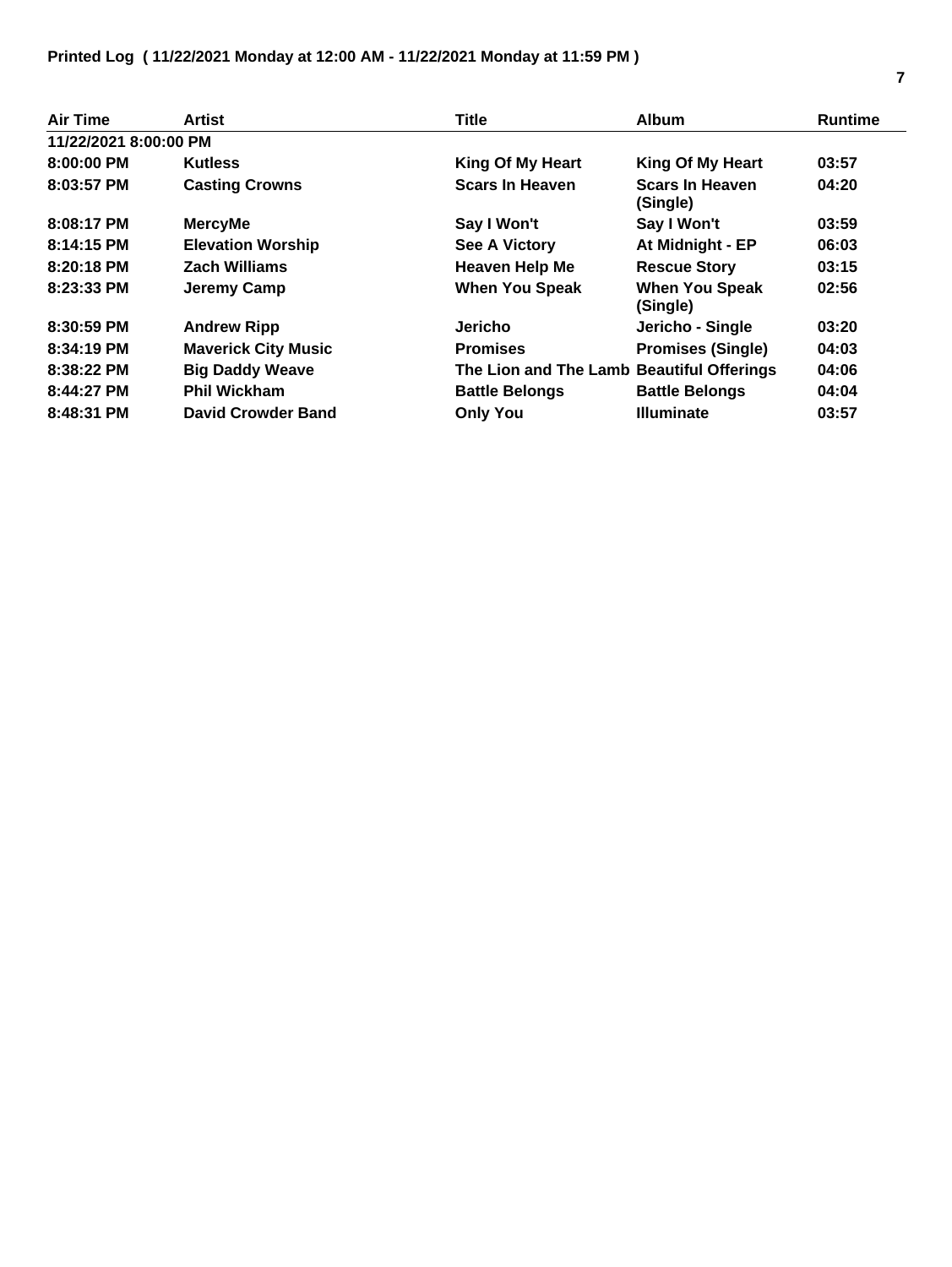| <b>Air Time</b>       | Artist                       | <b>Title</b>                            | <b>Album</b>                                     | <b>Runtime</b> |
|-----------------------|------------------------------|-----------------------------------------|--------------------------------------------------|----------------|
| 11/22/2021 9:00:00 PM |                              |                                         |                                                  |                |
| $9:00:00$ PM          | <b>Pat Barrett</b>           | <b>Build My Life</b>                    | <b>Build My Life - EP</b>                        | 04:16          |
| 9:04:15 PM            | We Are Messengers            | <b>Come What May</b>                    | <b>Come What May</b><br>(Single)                 | 03:18          |
| $9:07:33$ PM          | <b>Elevation Worship</b>     | <b>Graves Into Gardens</b>              | <b>Graves into Gardens</b>                       | 04:10          |
| $9:13:43$ PM          | <b>North Point InsideOut</b> | <b>Wide Open</b>                        | <b>Wide Open</b>                                 | 04:54          |
| 9:18:37 PM            | Jordan St. Cyr               | <b>Fires</b>                            | <b>Fires</b>                                     | 03:40          |
| $9:22:17$ PM          | I Am They                    | Raise A Hallelujah                      | Raise A Hallejah -<br><b>Single</b>              | 04:11          |
| $9:30:59$ PM          | We The Kingdom               | <b>Child Of Love</b>                    | <b>Holy Water</b>                                | 04:09          |
| $9:35:08$ PM          | <b>Sanctus Real</b>          | My God Is Still The<br><b>Same</b>      | My God Is Still The<br>Same (Single)             | 03:20          |
| $9:38:28$ PM          | <b>Seventh Day Slumber</b>   | <b>From the Inside Out</b>              | <b>Take Everything</b>                           | 03:51          |
| $9:44:19$ PM          | <b>Charity Gayle</b>         | <b>Thank You Jesus for</b><br>the Blood | <b>Thank You Jesus for</b><br>the Blood - Single | 04:45          |
| 9:49:04 PM            | <b>Hillsong United</b>       | <b>Know You Will</b>                    | Know You Will (Single)                           | 03:24          |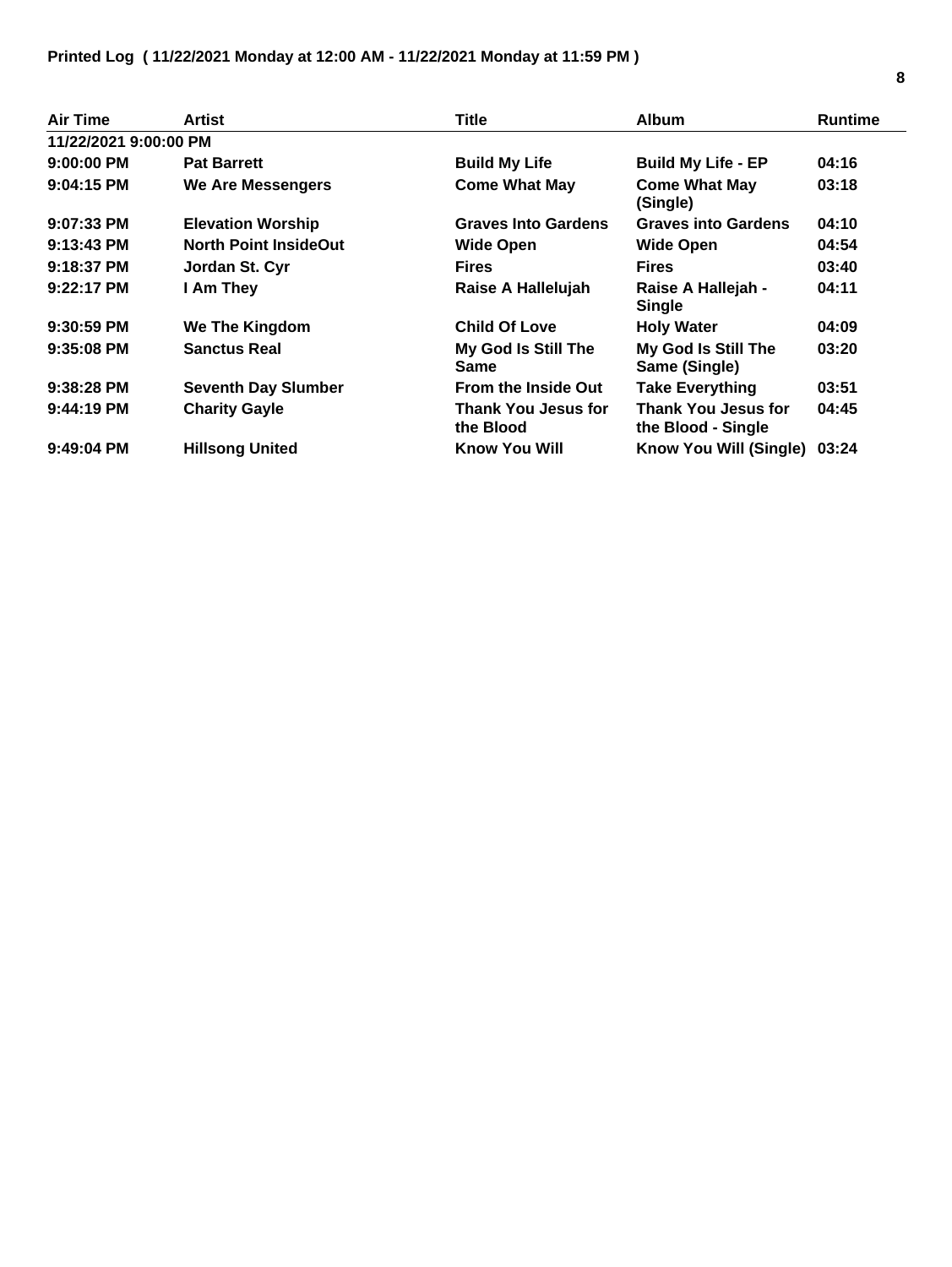| Air Time               | <b>Artist</b>                    | <b>Title</b>                | Album                                          | <b>Runtime</b> |
|------------------------|----------------------------------|-----------------------------|------------------------------------------------|----------------|
| 11/22/2021 10:00:00 PM |                                  |                             |                                                |                |
| 10:00:00 PM            | <b>For King &amp; Country</b>    | <b>From the Inside Out</b>  | <b>From The Inside Out</b>                     | 04:43          |
| 10:04:42 PM            | Danny Gokey                      | <b>Stand In Faith</b>       | <b>Stand in Faith (EP)</b>                     | 03:16          |
| 10:07:58 PM            | Jeremy Camp                      | Overcome                    | We Cry Out - The<br><b>Worship Project</b>     | 04:24          |
| 10:14:22 PM            | <b>Bryan &amp; Katie Torwalt</b> | <b>Miracle In The Works</b> | <b>Miracle In The Works -</b><br><b>Single</b> | 04:59          |
| 10:20:11 PM            | Kari Jobe                        | <b>The Blessing</b>         | <b>The Blessing</b>                            | 04:17          |
| 10:24:29 PM            | <b>Mac Powell</b>                | <b>River Of Life</b>        | <b>River of Life - Single</b>                  | 02:46          |
| 10:30:59 PM            | <b>Chris Tomlin</b>              | <b>Resurrection Power</b>   | <b>Holy Roar</b>                               | 04:01          |
| 10:35:00 PM            | <b>Zach Williams</b>             | <b>Less Like Me</b>         | <b>Rescue Story</b>                            | 03:35          |
| 10:38:35 PM            | <b>Matt Redman</b>               | 10,000 Reasons              | 10,000 Reasons                                 | 04:10          |
| 10:44:45 PM            | <b>Anne Wilson</b>               | <b>My Jesus</b>             | My Jesus (EP)                                  | 03:35          |
| 10:49:18 PM            | <b>Chris Renzema</b>             | <b>Springtime</b>           | <b>Springtime</b>                              | 04:06          |